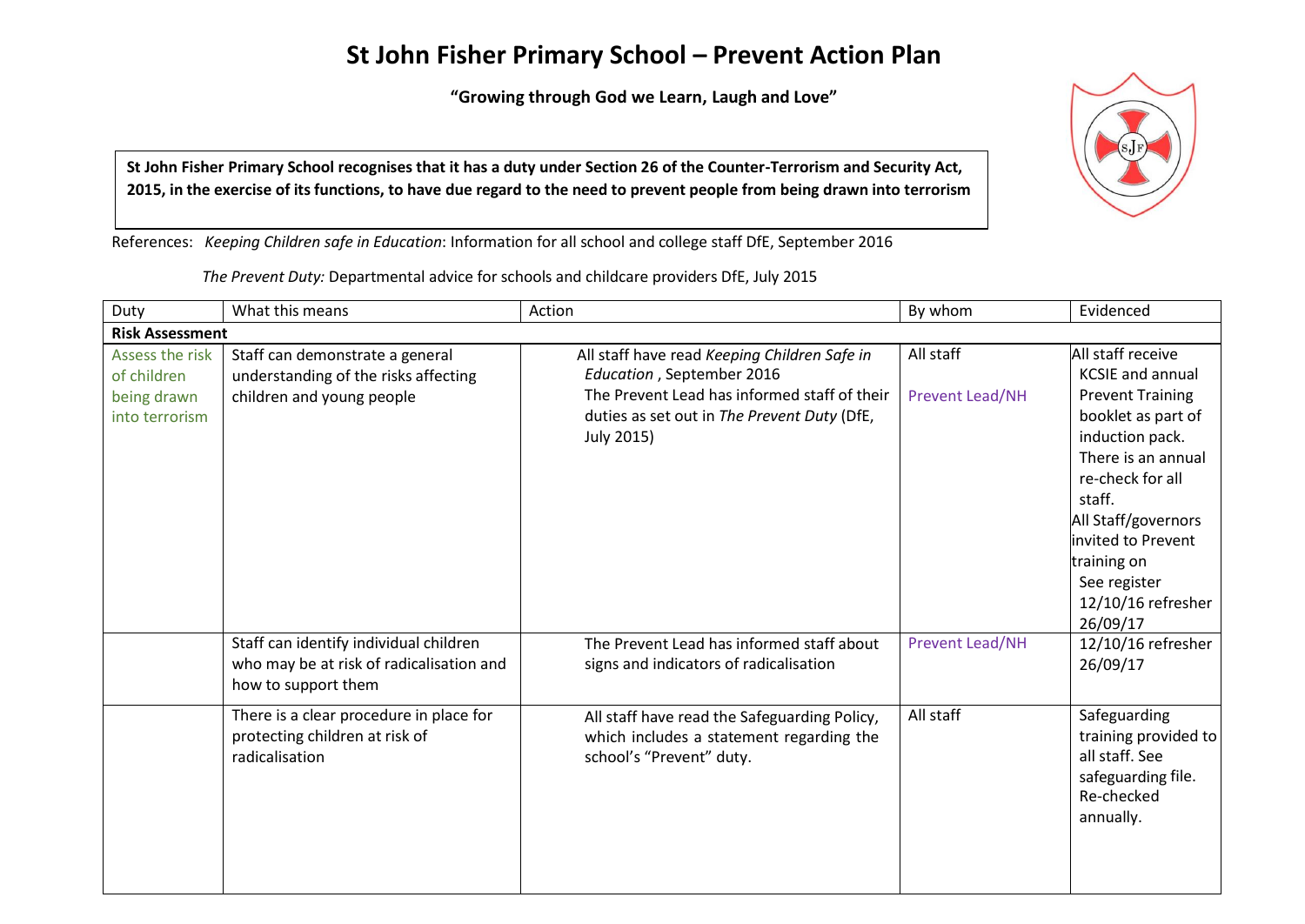| Duty                                                                                                            | What this means                                                                                                                       | Action                                                                                                                                                                                                                                                                                                                                                         | By whom                | Evidenced                                                                                                    |
|-----------------------------------------------------------------------------------------------------------------|---------------------------------------------------------------------------------------------------------------------------------------|----------------------------------------------------------------------------------------------------------------------------------------------------------------------------------------------------------------------------------------------------------------------------------------------------------------------------------------------------------------|------------------------|--------------------------------------------------------------------------------------------------------------|
|                                                                                                                 |                                                                                                                                       |                                                                                                                                                                                                                                                                                                                                                                |                        |                                                                                                              |
|                                                                                                                 |                                                                                                                                       | All staff understand how to record and<br>report concerns regarding risk of<br>radicalisation                                                                                                                                                                                                                                                                  | All staff              | Information shared<br>as part of training<br>on how to record<br>concerns-see<br>records also staff<br>board |
|                                                                                                                 | The school has identified a Prevent lead                                                                                              | All staff know who the Prevent Lead is and<br>that this person acts as a source of advice<br>and support.                                                                                                                                                                                                                                                      | All staff              | All staff aware that<br>NH is Prevent Lead<br><b>CPD/Staff meetings</b>                                      |
| Prohibit<br>extremist<br>speakers and<br>events in the<br>school                                                | The school exercises "due diligence" in<br>relation to requests from external<br>speakers and organisations using school<br>premises. | Request an outline of what the speaker<br>intends to cover<br>Research the person/organisation to<br>establish whether they have demonstrated<br>extreme views/actions<br>Deny permission for people/organisations<br>to use school premises if they have links to<br>extreme groups or movements.<br>Provide justification for their decisions in<br>writing. | <b>Prevent Lead/NH</b> | Clear procedures<br>are in place for<br>visiting speakers.<br>School has a no<br>hiring policy               |
| <b>Working in Partnership</b>                                                                                   |                                                                                                                                       |                                                                                                                                                                                                                                                                                                                                                                |                        |                                                                                                              |
| The school is<br>using existing<br>local<br>partnership<br>arrangements<br>in exercising<br>its prevent<br>duty | Staff record and report concerns in line<br>with existing policies and procedures                                                     | All staff record and report concerns on the<br>usual 'logging concerns' form                                                                                                                                                                                                                                                                                   | All staff              | In place-see<br>safeguarding<br>policy/procedures<br>file                                                    |
|                                                                                                                 | The Prevent Lead makes appropriate<br>referrals to other agencies including the                                                       | Records of referrals are kept in the child's<br>CP file                                                                                                                                                                                                                                                                                                        | <b>Prevent Lead/NH</b> | Prevent lead is<br>aware of her role                                                                         |
| Duty                                                                                                            | What this means                                                                                                                       | Action                                                                                                                                                                                                                                                                                                                                                         | By whom                | Evidenced                                                                                                    |
| <b>Risk Assessment</b>                                                                                          |                                                                                                                                       |                                                                                                                                                                                                                                                                                                                                                                |                        |                                                                                                              |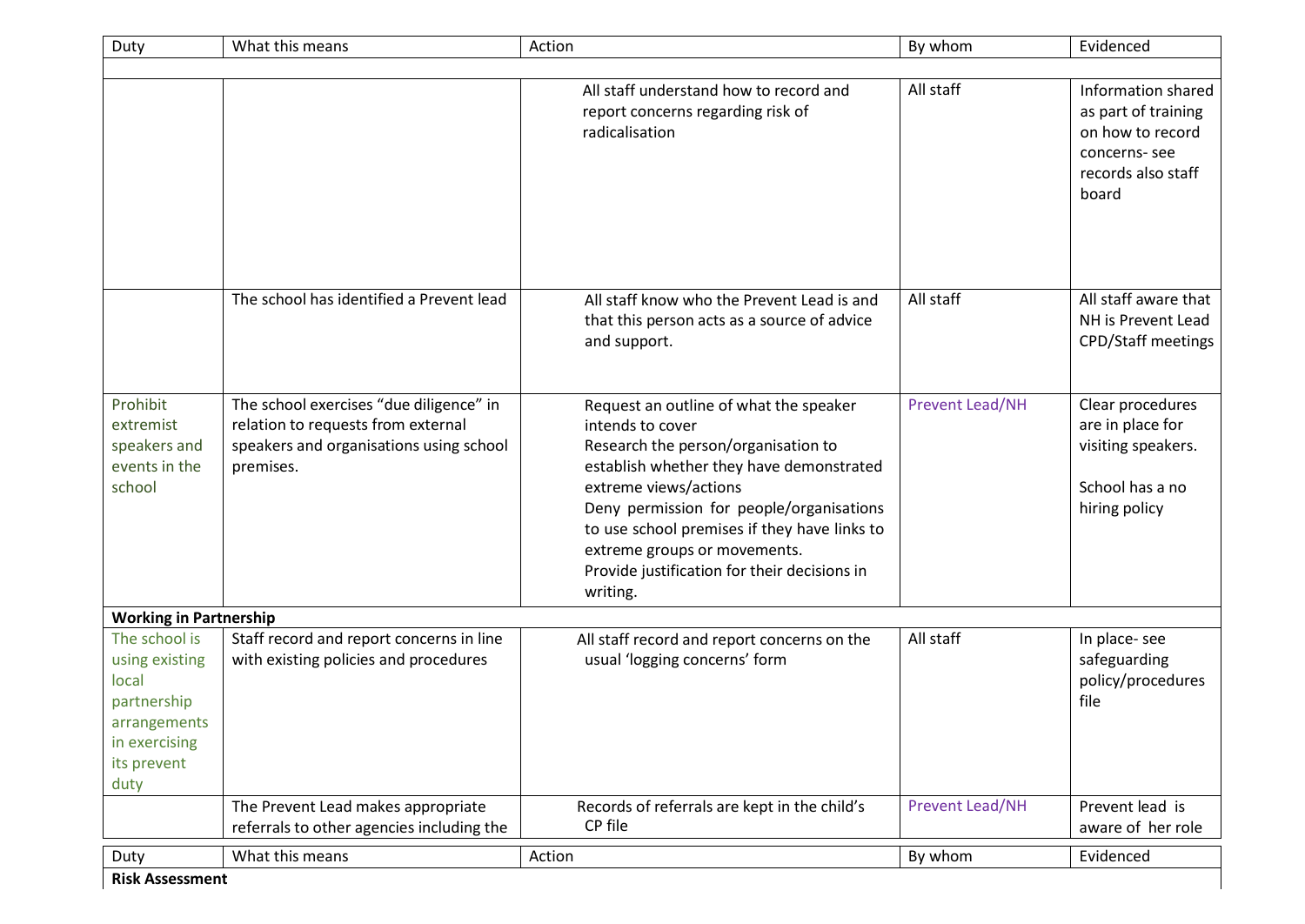|                                                                                                                                             | Multi-Agency Safeguarding Hub (MASH)                                                                                                                   | Referrals are followed up appropriately.                                                                                                                                                                                                                                 |                                                                           | and                                                                                              |
|---------------------------------------------------------------------------------------------------------------------------------------------|--------------------------------------------------------------------------------------------------------------------------------------------------------|--------------------------------------------------------------------------------------------------------------------------------------------------------------------------------------------------------------------------------------------------------------------------|---------------------------------------------------------------------------|--------------------------------------------------------------------------------------------------|
|                                                                                                                                             | and Channel Panel                                                                                                                                      |                                                                                                                                                                                                                                                                          |                                                                           | responsibilities                                                                                 |
| <b>Staff training</b>                                                                                                                       |                                                                                                                                                        |                                                                                                                                                                                                                                                                          |                                                                           |                                                                                                  |
| Equip staff to<br>identify<br>children at<br>risk of being<br>drawn into<br>terrorism and<br>to challenge<br>extremist                      | Assess the training needs of staff in the<br>light of the school's assessment of the<br>risk to pupils at the school of being<br>drawn into terrorism. | As a minimum the school should:<br>Designated safeguarding Leads has<br>undertaken Prevent Awareness<br>Training along with the DHT and is able<br>to provide advice and support to other<br>members of staff on protecting children<br>from the risk of radicalisation. | <b>Designated</b><br>Safeguarding<br>Leads/Prevent Leads-<br>NH and ND/CS | Annual<br>Safeguarding<br>Report to<br>Governors                                                 |
| ideas                                                                                                                                       |                                                                                                                                                        |                                                                                                                                                                                                                                                                          |                                                                           |                                                                                                  |
| <b>IT Policies</b>                                                                                                                          |                                                                                                                                                        |                                                                                                                                                                                                                                                                          |                                                                           |                                                                                                  |
| <b>Ensure that</b><br>children are<br>safe from<br>terrorist and<br>extremist<br>material<br>when<br>accessing the<br>internet in<br>school | The school has policies in place which<br>make reference to the "Prevent" duty.                                                                        | E safety policy<br>Acceptable use policy<br>Anti-bullying policy                                                                                                                                                                                                         | <b>Prevent Lead/NH</b>                                                    | Policies in place<br>and reviewed<br>annually.                                                   |
|                                                                                                                                             | Children are taught about on-line safety<br>with specific reference to the risk of<br>radicalisation                                                   | The curriculum reflects this duty                                                                                                                                                                                                                                        | <b>Prevent Lead/NH</b>                                                    | online safety<br>curriculum includes<br>radicalisation                                           |
|                                                                                                                                             | Building children's resilience to radicalisation                                                                                                       |                                                                                                                                                                                                                                                                          |                                                                           |                                                                                                  |
| <b>Ensure that</b><br>pupils have a<br>'safe<br>environment'<br>in which to                                                                 | Pupils develop "the knowledge, skills<br>and understanding to prepare them to<br>play a full and active part in society".                              | Through PSHE/Citizenship, and other<br>curriculum activities, pupils are able to<br>explore political, religious and social issues<br>Pupils are taught about the diverse<br>national, regional and ethnic identities in                                                 | All staff                                                                 | PSHE is planned<br>and taught across<br>the school - topics<br>such as "how to<br>stay safe" are |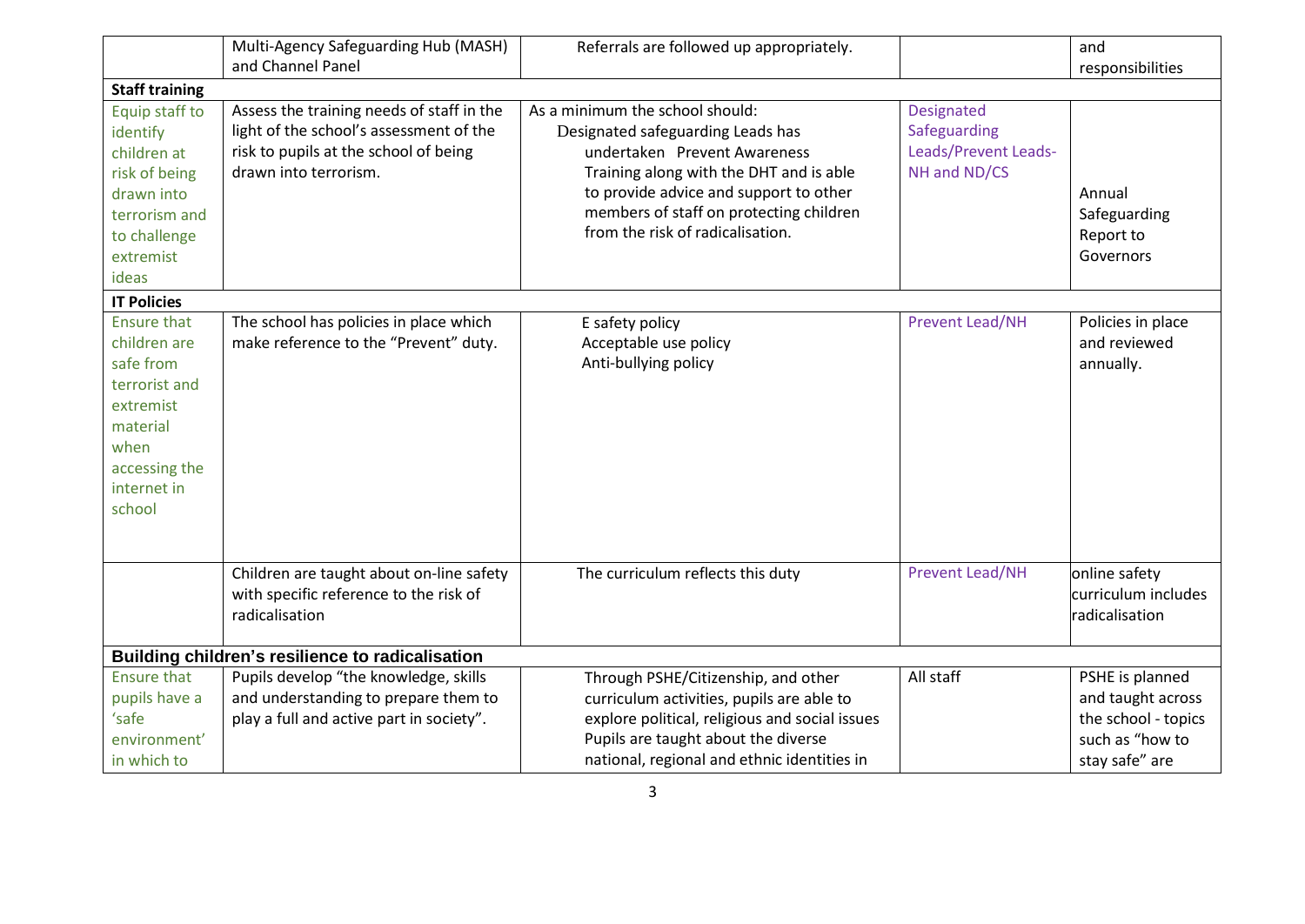| Duty                                 | What this means | Action                                                                                                                                                                                                | By whom            | Evidenced                                                                                                                                                                                                                                                                                                                                                                                            |
|--------------------------------------|-----------------|-------------------------------------------------------------------------------------------------------------------------------------------------------------------------------------------------------|--------------------|------------------------------------------------------------------------------------------------------------------------------------------------------------------------------------------------------------------------------------------------------------------------------------------------------------------------------------------------------------------------------------------------------|
| <b>Risk Assessment</b>               |                 |                                                                                                                                                                                                       |                    |                                                                                                                                                                                                                                                                                                                                                                                                      |
| discuss<br>'controversial<br>issues' |                 | the UK and the need for mutual respect<br>Relevant staff are aware of the government<br>guidance:<br>https://www.gov.uk/government/news/guidance-<br>on-promoting-britishvalues-in-schools-published/ | All relevant staff | taught and in KS2<br>children are<br>exposed to<br>controversial<br>issues in a<br>sensitive and<br>thoughtful way<br>that is age<br>appropriate - e.g.<br>holocaust.<br>St John Fishers<br>statement on<br>British values- on<br>school website<br><b>Quality Worship</b><br>ensures that<br>values are<br>explicitly taught-<br>schools core<br>values.-See<br>planning<br>Minutes of<br>Governors |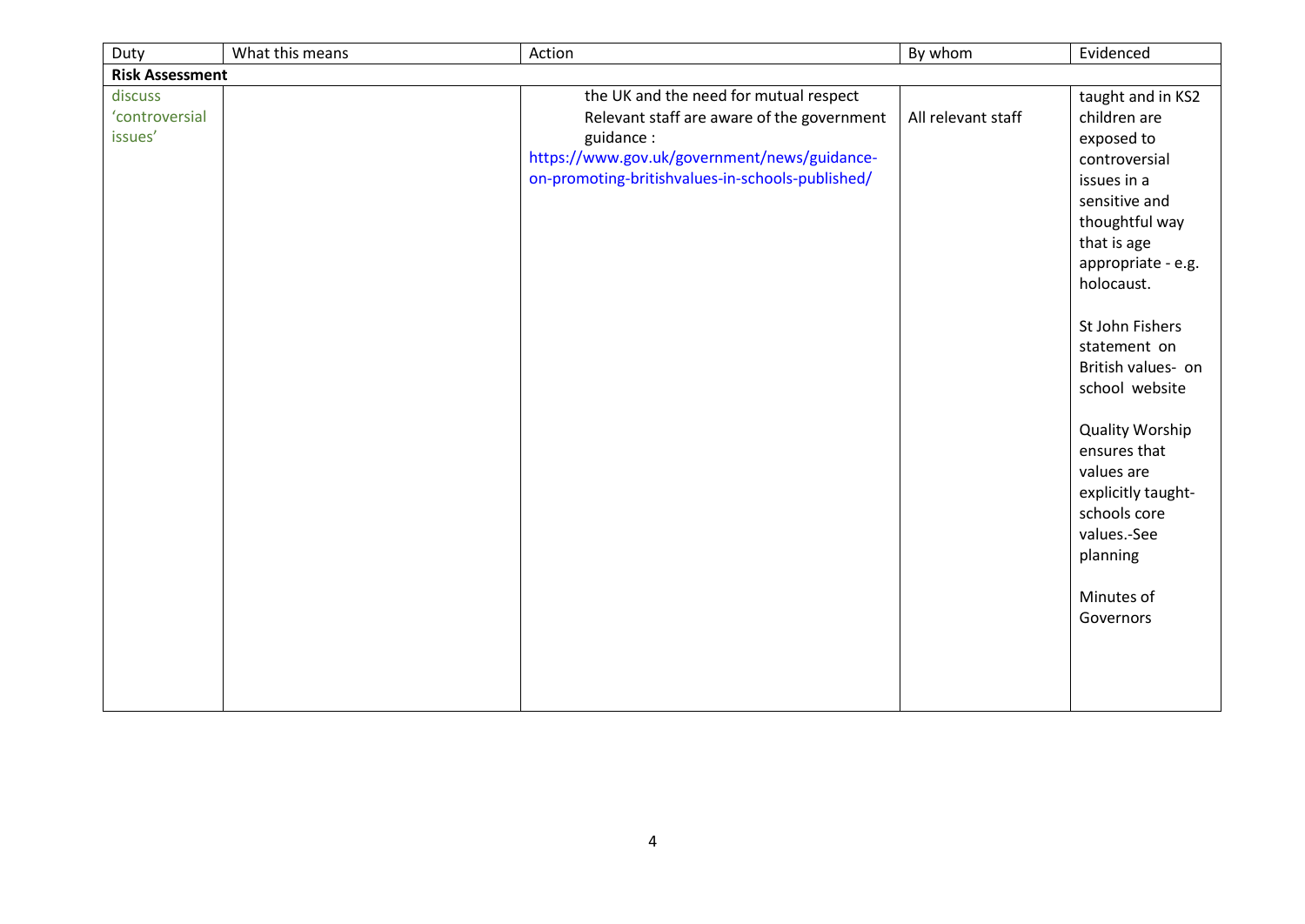# Links to resources and support Prevent

[http://www.preventforfeandtraining.org.uk/ lo](http://www.preventforfeandtraining.org.uk/)oks like it's predominantly for FE but the resources are cross cutting and can be used across the academic spectrum

### **The Prevent Duty**

Policies that **could** be updated to include reference to the Prevent Duty:

 Safeguarding and Child Protection Policy Teaching and Learning Policy Spiritual, Moral, Social and Cultural Policy PSHE Policy Behaviour Policy SEND Policy LAC Policy eSafety Policy Acceptable Use of ICT Policy (Staff and Pupils) Staff Code of Conduct Safer Recruitment Policy

The guidance says that you don't need a separate Extremism and Radicalisation Policy, however, if you are in a higher risk area you may wish to do so.

It is also important that staff understand that the Prevent Duty applies to all schools whatever their demographic, and the risk of extremism from the Far Right is just as important.

**Prevent** 20 minutes

[http://course.ncalt.com/Channel\\_General\\_Awareness](http://course.ncalt.com/Channel_General_Awareness)

This e-learning course includes information on:

how Channel links to the government's counter-terrorism strategy (CONTEST) through the Prevent strategy.

guidance on how to identify people who may be vulnerable to radicalisation.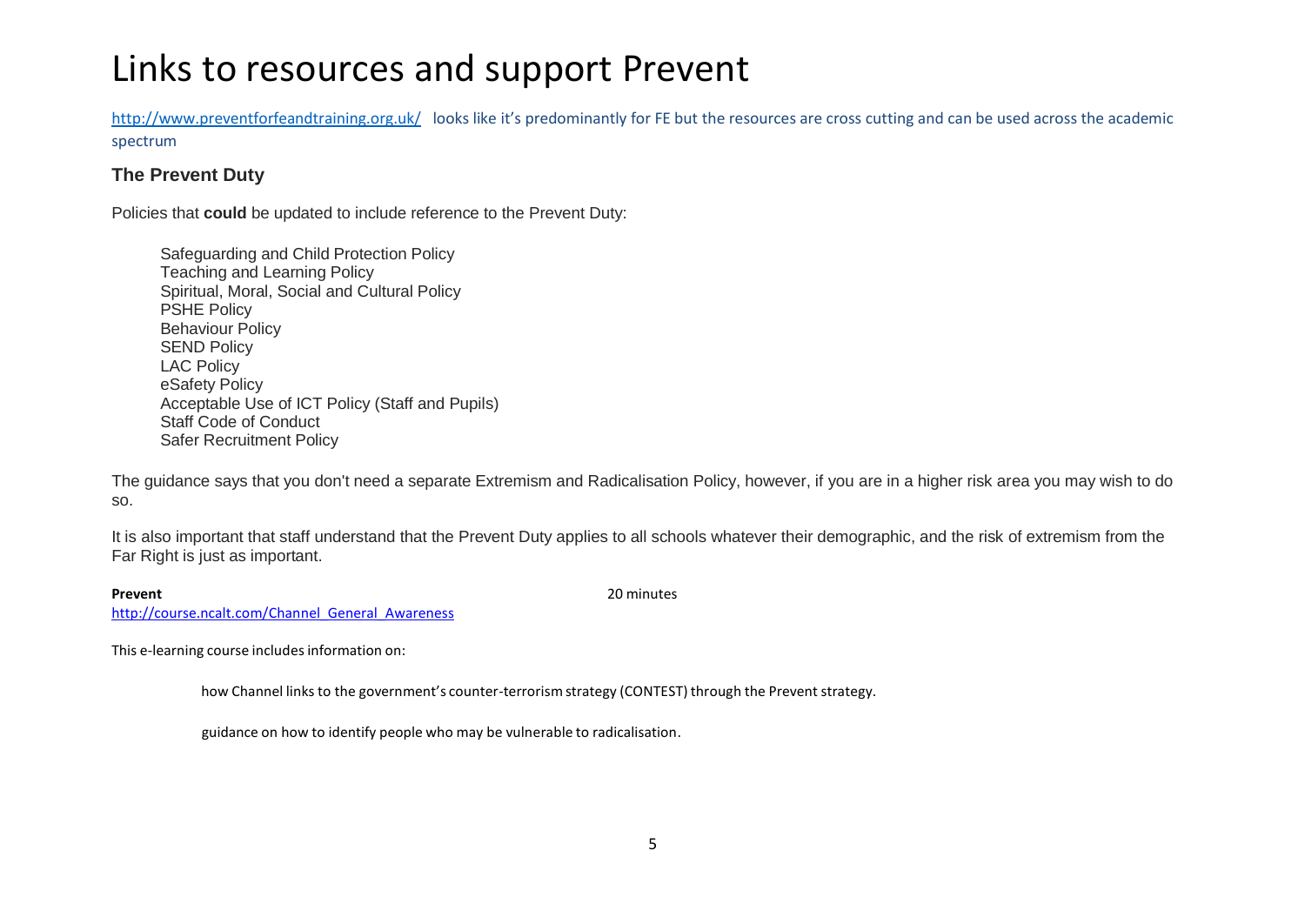how to refer people that may be becoming radicalised into the Channel programme.

There are case studiesto help you understand the process of identifying and referring vulnerable individuals, in addition to providing them with support, and provides you with a fundamental understanding of Channel. Much of the information matchesthe Prevent training delivered by the Police through MKSCB.

Responding to the Paris attacks - teaching resources from the Red Cross

<http://www.redcross.org.uk/What-we-do/Teaching-resources/Quick-activities/Paris-attacks>

<https://3diassociates.wordpress.com/2015/11/17/more-on-talking-with-children-about-paris-attacks/>

Helping Children Cope in Unsettling Times (Somerset County Council) (2010) [https://slp.somerset.org.uk/sites/ess/ESS%20Documents/Helping\\_children\\_cope\\_in\\_unsettling\\_times\\_290910\[1\].doc](http://app.getresponse.com/click.html?x=a62b&lc=HCJjP&mc=Cv&s=wUYTOa&u=Zxdu&y=f&)

Websites I've reviewed and found to include useful information include:

Parent's Guide to Talking to Their Children about War (City of New York) [http://www.nyc.gov/html/mancb7/html/resources/emergency\\_parents.shtml](http://app.getresponse.com/click.html?x=a62b&lc=HCJ5t&mc=Cv&s=wUYTOa&u=Zxdu&y=C&)

Tips for Parents on Media Coverage (National Child Traumatic Stress Network, USA) [http://www.nctsn.org/sites/default/files/assets/pdfs/tips\\_for\\_parents\\_media\\_final.pdf](http://app.getresponse.com/click.html?x=a62b&lc=HCJk1&mc=Cv&s=wUYTOa&u=Zxdu&y=b&)

Talking to Children about Terrorism and War (American Academy of Child and Adolescent Psychiatry) [https://www.aacap.org/AACAP/Families\\_and\\_Youth/Facts\\_for\\_Families/FFF-Guide/Talking-To-Children-About-Terrorism-And-War-087.aspx](http://app.getresponse.com/click.html?x=a62b&lc=HCJuX&mc=Cv&s=wUYTOa&u=Zxdu&y=v&)

#### **Books to help children explore world issues**

After the Charlie Hebdo attack in January 2015, author Sita Brahmachari wrote in the Guardian about why it's more important than ever to write stories for children that explore our differences and common humanity. The article includes a diverse list of contemporary authors whose books have helped children and young people understand and empathise with some of the most complicated situations faced in the world today.

Books to breed tolerance (Guardian) (12th January 2015) [http://www.theguardian.com/childrens-books-site/2015/jan/12/books-breed-tolerance-children-read-errorist-attacks-paris](http://app.getresponse.com/click.html?x=a62b&lc=HCJTE&mc=Cv&s=wUYTOa&u=Zxdu&y=B&)

Download the list of books as a .pdf Books to breed tolerance: what children can read after the terrorist attacks in Paris [http://www.safeguardinginschools.co.uk/guardianbooks](http://app.getresponse.com/click.html?x=a62b&lc=HCJcU&mc=Cv&s=wUYTOa&u=Zxdu&y=5&)